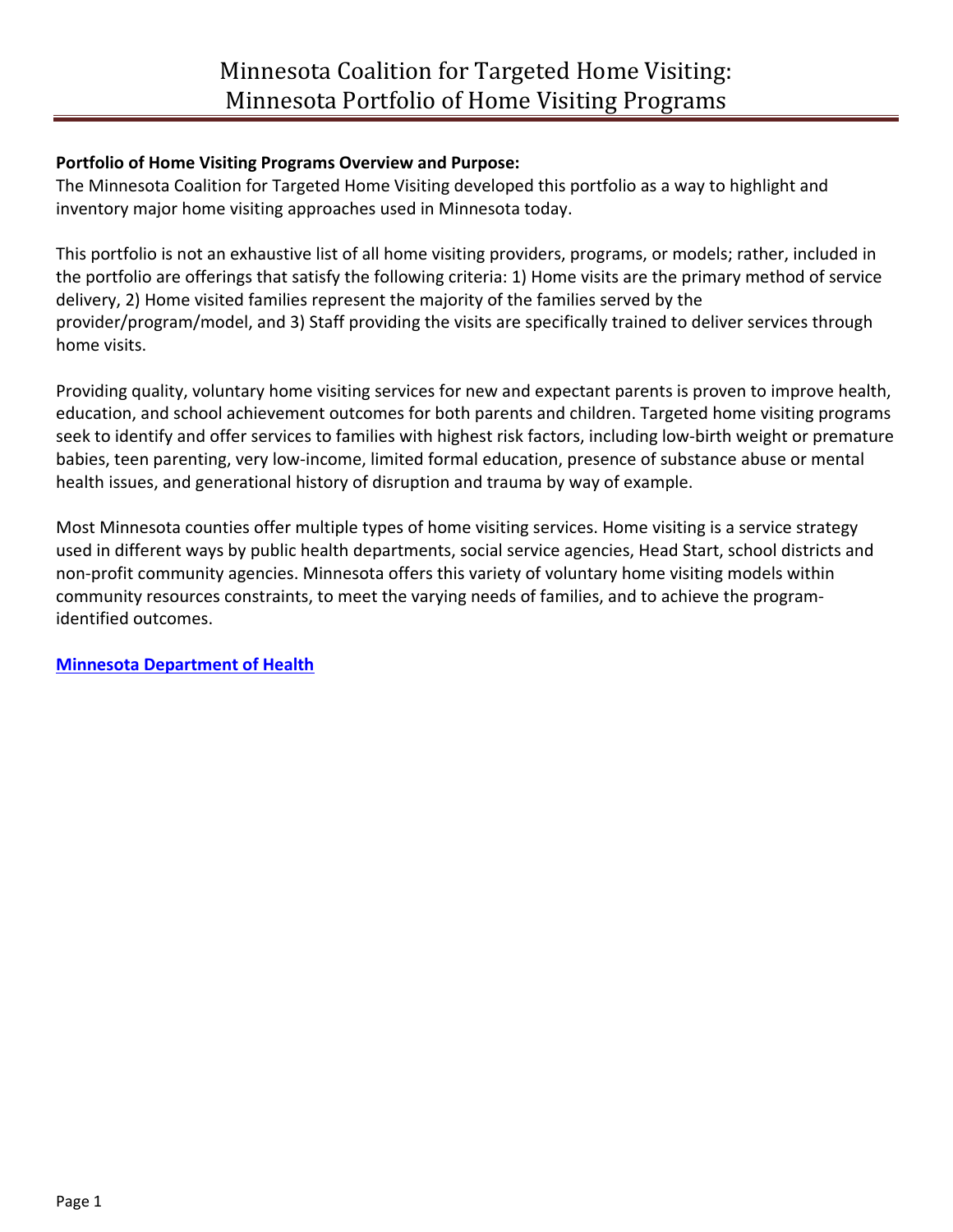# **Minnesota Home Visiting Programs Using Nationally Recognized Models:**

| Models                                | <b>Target Population</b>                                                                                                                                                          | Age Range of Children                                                                                                                  | Service Intensity/<br><b>Duration</b>                                                                                                                                                                                                                         | Program-Identified Outcomes                                                                                                                                                                                                                                                                                                        | <b>MN Counties Where Program</b><br><b>Is Available</b>                                                                                                                                                                                                                                                                                                                                                                                                                                                                                                                                                                                                                                       | Identifying Characteristics/ Differences Between Models                                                                                                                                                                                                                                                                                                                                                                                                                                                                                                                                                                                                                                                                                                                                                                                                                                                                                                                                                  | For More Program Information                                                                                 |
|---------------------------------------|-----------------------------------------------------------------------------------------------------------------------------------------------------------------------------------|----------------------------------------------------------------------------------------------------------------------------------------|---------------------------------------------------------------------------------------------------------------------------------------------------------------------------------------------------------------------------------------------------------------|------------------------------------------------------------------------------------------------------------------------------------------------------------------------------------------------------------------------------------------------------------------------------------------------------------------------------------|-----------------------------------------------------------------------------------------------------------------------------------------------------------------------------------------------------------------------------------------------------------------------------------------------------------------------------------------------------------------------------------------------------------------------------------------------------------------------------------------------------------------------------------------------------------------------------------------------------------------------------------------------------------------------------------------------|----------------------------------------------------------------------------------------------------------------------------------------------------------------------------------------------------------------------------------------------------------------------------------------------------------------------------------------------------------------------------------------------------------------------------------------------------------------------------------------------------------------------------------------------------------------------------------------------------------------------------------------------------------------------------------------------------------------------------------------------------------------------------------------------------------------------------------------------------------------------------------------------------------------------------------------------------------------------------------------------------------|--------------------------------------------------------------------------------------------------------------|
| <b>Early Head</b><br>Start (EHS)      | Low income families with<br>infants and toddlers<br>Pregnant women and<br>children birth to three<br>whose family income is at<br>or below the federal<br>poverty threshold       | Pregnancy up to age 3<br>If the family is still<br>income-eligible when the<br>child becomes 3 they<br>have priority for Head<br>Start | Enrolled families receive<br>90 minute, weekly visits<br>year round. Parents also<br>participate in 2 group<br>sessions per month.<br>Services are provided by a<br>home visitor (HV) and may<br>offer a HV- lead team<br>approach with other<br>disciplines. | ·Improved prenatal health and<br>birth outcomes<br>·Improved child health and<br>development<br>·Improved parent-infant/child<br>attachment<br>•Fewer childhood injuries.<br>•Reduced incidents of child<br>maltreatment<br>·Improved early literacy/school<br>readiness<br>·Improved parental involvement<br>·Improved employment | Anoka, Becker, Beltrami,<br>Benton, Big Stone, Blue Earth,<br>Brown, Carlton, Carver, Cass,<br>Chippewa, Chisago, Clearwater,<br>Cook, Clay, Cottonwood, Crow<br>Wing, Dakota, Dodge, Faribault,<br>Fillmore, Freeborn, Goodhue,<br>Grant, Hennepin, Houston,<br>Hubbard, Isanti, Itasca,<br>Jackson, Kandiyohi, Kittson,<br>Koochiching, Lac Qui Parle,<br>Lake of the Woods, LeSueur,<br>Lincoln, Lyon, Marshall,<br>McLeod, Meeker, Mahnomen,<br>Morrison, Mower, Murray,<br>Nobles, Olmsted, Ottertail,<br>Pennington, Pine, Pipestone,<br>Polk, Ramsey, Renville, Rice,<br>Rock, St. Louis, Scott.<br>Sherburne, Steele, Swift, Todd,<br>Stearns, Wabasha, Wadena,<br>Washington, Wilkin | • 35 programs in Minnesota 2,144 total children in 2010<br>• EHS must meet national performance standards, but uses<br>various models of service based on community needs and<br>parent input. Models include partnerships with child care<br>providers or center-based services that are full day and full<br>year. Home-based services are also provided in many rural<br>communities.<br>• EHS agencies provide comprehensive health services<br>(physical, mental, and oral health and nutrition), high quality<br>child care, and early education services in a range of<br>settings and in collaboration with a variety of community<br>partners.<br>• EHS seeks to build collaborations with other community<br>providers and organizations to support families and to meet<br>the needs of the communities they serve.<br>• EHS models are supported by research and federally<br>funded training and technical assistance. Programs are<br>reviewed by a Federal Review Team every three years. | www.mnheadstart.org                                                                                          |
| Healthy<br><b>Families</b><br>America | Low income parents with<br>identified risk indicators.<br>Program eligibility<br>determined by income<br>and the Parent Survey<br>score (Kempe Family<br><b>Stress Checklist)</b> | Enrollment prenatal and<br>postpartum up to age 3<br>months continuing to age                                                          | Weekly home visits during<br>the first 9 to 12 months<br>with decreasing frequency<br>based on family need up<br>to age 4.                                                                                                                                    | ·Improved prenatal health and<br>birth outcomes<br>. Improved child health and<br>development<br>•Increased intervals between<br><b>births</b><br>·Improved parent-infant<br>attachment<br>•Fewer childhood injuries<br>•Reduced incidents of child<br>maltreatment<br>·Improved early literacy/school<br>readiness                | Metro Alliance for Healthy<br>Families located in the 9 metro<br>Minnesota counties and also in<br>Steele, Marin and Freeborn.                                                                                                                                                                                                                                                                                                                                                                                                                                                                                                                                                                | . Visits are provided by trained professionals including public<br>health nurses, family support workers, social workers, early<br>childhood/family educators, and infant mental health<br>workers<br>• 700 parents and 698 infants, toddlers and preschoolers in<br>2010.                                                                                                                                                                                                                                                                                                                                                                                                                                                                                                                                                                                                                                                                                                                               | www.healthyfamiliesamerica.org<br>www.metroallianceforhealthyfamilies<br>$orq$<br>gay.bakken@co.dakota.mn.us |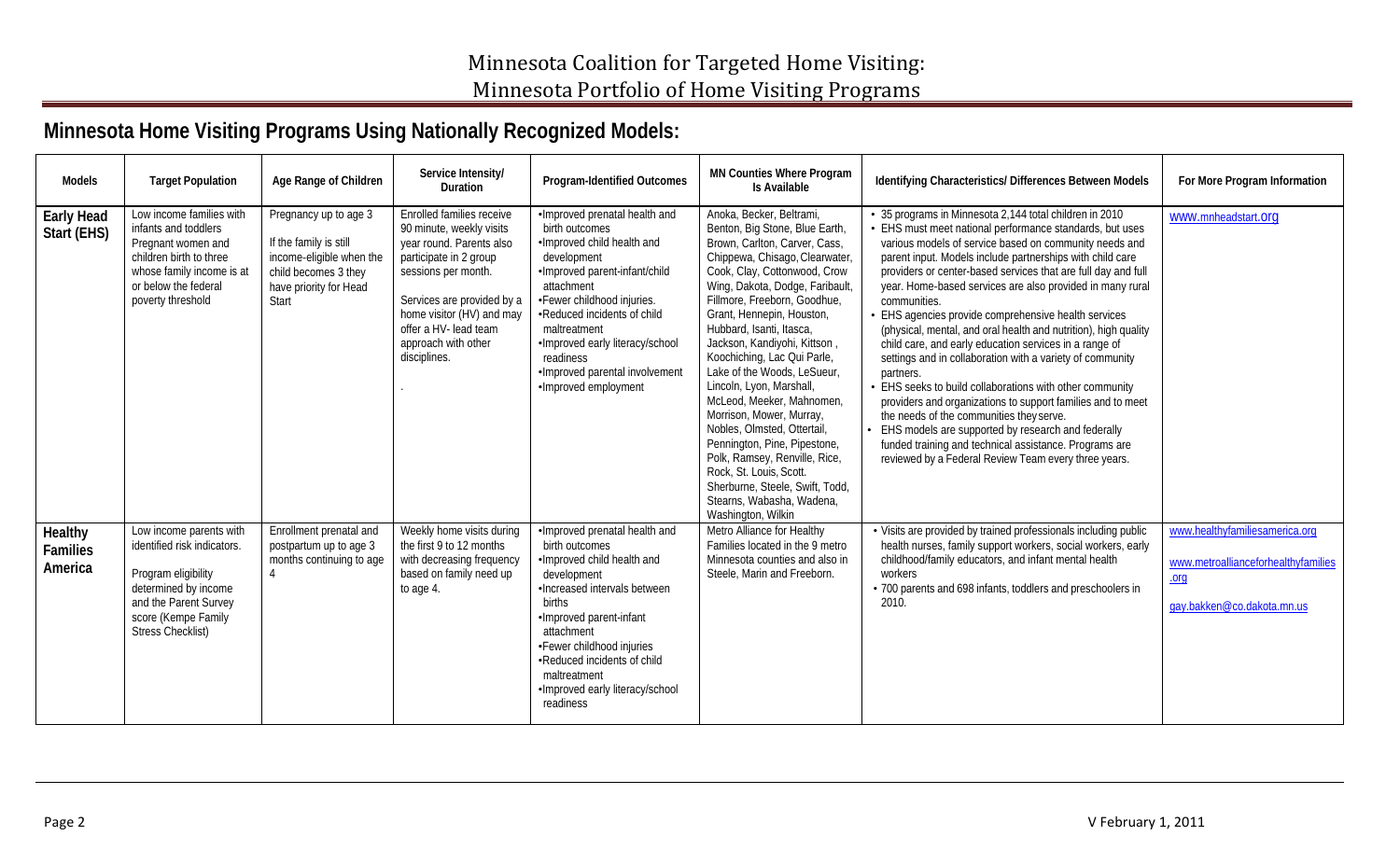## Minnesota Coalition for Targeted Home Visiting: Minnesota Portfolio of Home Visiting Programs

| Program                                                                                          | <b>Target Population</b>                                                                                                                                                                                    | Age Range of Children                                                                                                   | Service Intensity/<br>Duration                                                                                                                                                                                                                             | Program-Identified Outcomes                                                                                                                                                                                                                                                                                                                                                                      | <b>MN Counties Where Program</b><br>Is Available                                                                                                                                                                                                                                                                                                                     | Identifying Characteristics/ Differences Between Models                                                                                                                                                                                                                                                                                                                                                                                                                                                                                                                                                                                                                                                                        | For More Program Information                                                   |
|--------------------------------------------------------------------------------------------------|-------------------------------------------------------------------------------------------------------------------------------------------------------------------------------------------------------------|-------------------------------------------------------------------------------------------------------------------------|------------------------------------------------------------------------------------------------------------------------------------------------------------------------------------------------------------------------------------------------------------|--------------------------------------------------------------------------------------------------------------------------------------------------------------------------------------------------------------------------------------------------------------------------------------------------------------------------------------------------------------------------------------------------|----------------------------------------------------------------------------------------------------------------------------------------------------------------------------------------------------------------------------------------------------------------------------------------------------------------------------------------------------------------------|--------------------------------------------------------------------------------------------------------------------------------------------------------------------------------------------------------------------------------------------------------------------------------------------------------------------------------------------------------------------------------------------------------------------------------------------------------------------------------------------------------------------------------------------------------------------------------------------------------------------------------------------------------------------------------------------------------------------------------|--------------------------------------------------------------------------------|
| Home<br><b>Instruction</b><br>for Parents<br><sub>of</sub><br>Preschool<br>Youngsters<br>(HIPPY) | Any family                                                                                                                                                                                                  | 3 to 5 years                                                                                                            | Bi-weekly home visits and<br>bi-weekly group meetings<br>for two to three years.                                                                                                                                                                           | ·Improved parent-child<br>attachment/relationship<br>·Improved early literacy/school<br>readiness<br>·Improved parent involvement                                                                                                                                                                                                                                                                | <b>Hennepin County</b>                                                                                                                                                                                                                                                                                                                                               | • Home visitors are members of the participating communities<br>and are also parents in the program.<br>. Visitors are supervised by a professional coordinator.                                                                                                                                                                                                                                                                                                                                                                                                                                                                                                                                                               | www.hippyusa.org<br>ebell@community-initiatives.org                            |
| <b>Nurse</b><br>Family<br>Partnership                                                            | First-time, low-income<br>mothers                                                                                                                                                                           | Early pregnancy:<br>families must enroll by<br>28 <sup>th</sup> week of pregnancy.<br>Services continue until<br>age 2. | Home visits by nurses<br>occurring weekly first<br>month and post-partum,<br>then biweekly to 21<br>months, monthly to age 2.                                                                                                                              | ·Improved prenatal health,<br>pregnancy outcomes.<br>. Improved child health and<br>development<br>•Fewer childhood injuries<br>•Fewer subsequent pregnancies<br>•Increased intervals between<br>births<br>•Increased maternal<br>employment<br>·Improved school readiness                                                                                                                       | Currently there are nine NFP<br>projects implemented in 25<br>Minnesota counties.<br>Anoka, Clay, Wilkin, St. Louis,<br>Ottertail, Ramsey, Wright, Todd,<br>Morison, Hennepin<br>Supporting Hands (Big Stone,<br>Douglas, Grant, McLeod,<br>Meeker, Pipestone, Pope,<br>Redwood, Renville, Stevens,<br>Traverse, and Yellow Medicine)<br>3 Tribal governments        | • Visits must be completed by a nurse who hascompleted<br>education in the NFP model.<br>• In Minnesota, in use by local public health agencies, tribal<br>governments and other nurse agencies.<br>• Focus is on health outcomes, but others documented in<br>clinical trial research<br>• Families cannot have any other children: first-time mothers<br>only.                                                                                                                                                                                                                                                                                                                                                               | www.nursefamilypartnership.org<br>maryjo.obrien@nursefamilypartners<br>hip.org |
| Parents As<br><b>Teachers</b>                                                                    | Pregnant<br>adolescents/women and<br>families of children<br>prenatal through<br>kindergarten-entry<br>Additional eligibility criteria<br>varies according to<br>requirements by<br>sponsoring organization | Pregnancy through<br>kindergarten-entry, age 5<br>or $6$                                                                | The PAT Model has four<br>components:<br>1) Personal visits<br>2) Group connections<br>3) Screenings<br>4) Resource Network<br>Services are ongoing from<br>pregnancy through<br>kindergarten-entry;<br>families enroll at any time<br>during this period. | • Improved prenatal health and<br>birth outcomes<br>• Improved child health and<br>development<br>• Improved parent-infant<br>attachment/relationship<br>• Fewer childhood injuries<br>Reduced incidents of child<br>maltreatment<br>• Improved early literacy/school<br>readiness<br>• Improved early detection of<br>child health and<br>developmental delays<br>• Improved parent involvement | There are 13 PAT affiliates<br>serving 2,500 families in 10<br>Minnesota counties and three<br>reservations including:<br>Anoka, Cook, Dakota, Freeborn,<br>Hennepin, Lake, Olmsted,<br>Ramsey, St. Louis, and<br>Washington counties and on the<br>Fond du Lac Band of Lake<br>Superior Chippewa reservation<br>and on the Mille Lacs Band of<br>Ojibwe reservation | • Visits are provided by certified parent educators that range<br>from paraprofessionals to professionals depending upon<br>plan developed by the sponsoring organization<br>. Evidence-based curriculum<br>Initial training and ongoing professional development is<br>required for home visitors and supervisors<br>Requirements for model fidelity and quality assurance<br>Strengthening Families approach to build five protective<br>factors in families<br>Adaptable to diverse and high needs populations<br>Implemented in Minnesota by school districts/Early<br>Childhood Family Education (ECFE), Early Head Start,<br>Head Start, Bureau of Indian Education (BIE) tribal<br>governments and non-profit entities. | www.parentsasteachers.org<br>jennifer.barshack@parentsasteache<br>rs.org       |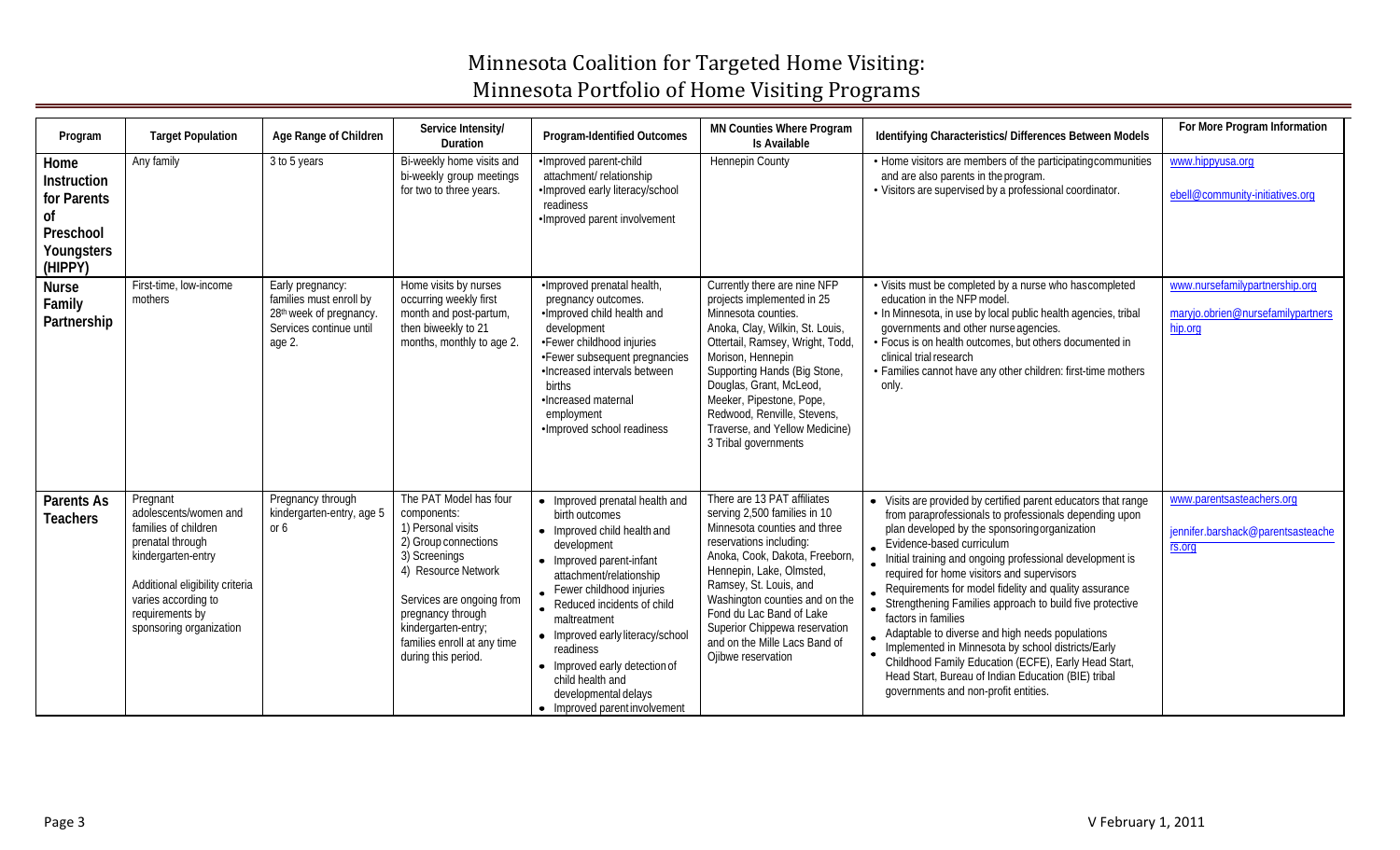## Minnesota Coalition for Targeted Home Visiting: Minnesota Portfolio of Home Visiting Programs

| Program                          | <b>Target Population</b>                                                                   | Age Range of Children                                                         | Service Intensity/<br>Duration                                                                                                                                                                 | <b>Program-Identified Outcomes</b>                                                                                                                 | <b>MN Counties Where Program</b><br>Is Available | Identifying Characteristics/ Differences Between Models                                                                                                                                                        | For More Program Information                 |
|----------------------------------|--------------------------------------------------------------------------------------------|-------------------------------------------------------------------------------|------------------------------------------------------------------------------------------------------------------------------------------------------------------------------------------------|----------------------------------------------------------------------------------------------------------------------------------------------------|--------------------------------------------------|----------------------------------------------------------------------------------------------------------------------------------------------------------------------------------------------------------------|----------------------------------------------|
| Parent-<br>Child Home<br>Program | At-risk parents (single,<br>low-income, teen<br>parents, multiple risk<br>factor families) | 16 months through age<br>4, but typically 2 and 3<br>year olds are the target | Home visits twice weekly<br>for 1/2 an hour each visit for<br>two years (23 weeks is<br>minimum amount of weeks<br>that constitute a program<br>year). Families receive 46<br>visits per year. | • Improved early literacy/school<br>readiness<br>• Improved child-parent<br>attachment, relationship<br>• Improved child health and<br>development | Suburban Hennepin                                | • Home visitor brings a book or educational toy once a week<br>for families to keep and model interaction with the item.<br>• Visitors can be professionals or paraprofessionals from the<br>community served. | www.parent-child.org<br>mcbrady@jfcsmpls.org |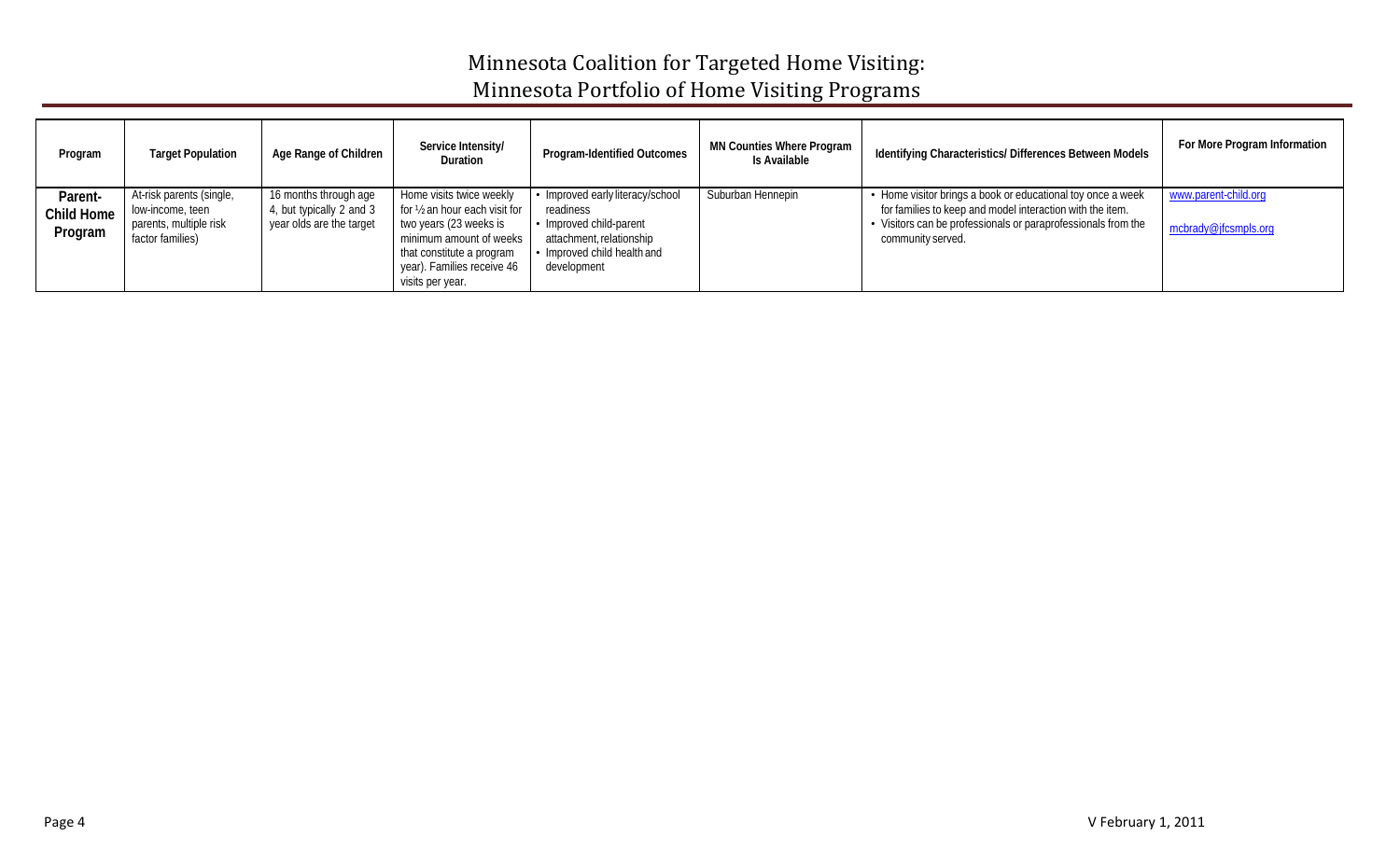# **Minnesota Designed Home Visiting Programs:**

| Programs                                                                       | <b>Target Population</b>                                                                                                                                                                                                                                                                                                                                                   | Age Range of<br>Children                                                                                                                                               | Service Intensity/<br>Duration                                                                                                                                                                                                                                                                                                                                | Program-Identified<br>Outcomes                                                                                                                                                                                                                                              | <b>MN Counties Utilizing</b><br>Program                                                                                                                                                                                                                                                                    | Identifying Characteristics/ Differences Between Models                                                                                                                                                                                                                                                                                                                                                                                                                                           | For More Program Information                                     |
|--------------------------------------------------------------------------------|----------------------------------------------------------------------------------------------------------------------------------------------------------------------------------------------------------------------------------------------------------------------------------------------------------------------------------------------------------------------------|------------------------------------------------------------------------------------------------------------------------------------------------------------------------|---------------------------------------------------------------------------------------------------------------------------------------------------------------------------------------------------------------------------------------------------------------------------------------------------------------------------------------------------------------|-----------------------------------------------------------------------------------------------------------------------------------------------------------------------------------------------------------------------------------------------------------------------------|------------------------------------------------------------------------------------------------------------------------------------------------------------------------------------------------------------------------------------------------------------------------------------------------------------|---------------------------------------------------------------------------------------------------------------------------------------------------------------------------------------------------------------------------------------------------------------------------------------------------------------------------------------------------------------------------------------------------------------------------------------------------------------------------------------------------|------------------------------------------------------------------|
| Minnesota<br><b>Family Home</b><br>Visiting -<br><b>Local Public</b><br>Health | At-risk parents as<br>defined in statute:<br>Low income (below<br>200% FPL)<br>History of alcohol,<br>drug abuse;<br>History of child abuse<br>or family violence;<br>Insufficient finances:<br>Low resiliency to<br>adversities/stresses<br>Reduced cognitive<br>function;<br>Risk of long-term<br>dependency;<br>Lack of knowledge re<br>child growth and<br>development | Prenatal through<br>age 21                                                                                                                                             | To receive funding, a<br>plan must be<br>submitted by a local<br>public agency to the<br>Minnesota<br>Department of Health<br>that describes:<br>- outreach<br>strategies<br>delivery of health,<br>safety and early<br>learning services<br>continuity of<br>services<br>outcome<br>measures<br>collaboration and<br>coordination<br>- program work<br>plan. | ·Improved prenatal health,<br>pregnancy outcomes<br>·Improved child health and<br>development<br>•Fewer childhood injuries<br>•Fewer subsequent<br>pregnancies<br>·Increased intervals between<br>births<br>•Increased maternal<br>employment<br>·Improved school readiness | State funding for targeted<br>home visiting is provided to:<br>53 community health<br>boards/91 local public health<br>departments and<br>10 tribal governments                                                                                                                                            | • State of Minnesota allocates funds directly to counties for voluntary<br>home visiting for high risk families.<br>• Most counties report having a continuum of home visiting services that<br>vary in intensity and duration. All have a public health nursing<br>assessment for the initial home visit. On-going visits are done by<br>nurses or trained home visitors.<br>• 28 local health departments use nationally recognized home visiting<br>models: 63 use other types of programming. | http://www.health.state.mn.us/fhv/<br>dawn.reckinger@state.mn.us |
| Parent<br>Support<br>Outreach<br>Program                                       | Families reported to a<br>county Child<br>Protection Program<br>but not meeting the<br>requirement for a<br>formal intervention                                                                                                                                                                                                                                            | At least one child in<br>the family under<br>age 11                                                                                                                    | No duration limitation<br>but average length of<br>service is 5 months.                                                                                                                                                                                                                                                                                       | • Improved child health and<br>development<br>• Improved parent-infant<br>attachment<br>• Fewer childhood injuries<br>• Reduced incidents of child<br>maltreatment .<br>Improved parental<br>involvement .<br>Improved maternal<br>employment                               | Anoka, Beltrami, Blue Earth,<br>Carlton, Chisago, Clay,<br>Cottonwood, Crow Wing,<br>Dakota, Dodge, Houston,<br>Marshall, Mille Lacs, Norman,<br>Olmsted, Otter Tail, Polk,<br>Pope, Ramsey, Roseau, Scott,<br>Sherburne, Steele, Stevens,<br>Waseca, Winona, Yellow<br>Medicine, Lincoln, Lyon,<br>Murrav | • Home visitors are either county child welfare social workers or contract<br>community agency social workers<br>• Largely consumer driven services focusing on meeting basic needs or<br>professional services to address family functioning.                                                                                                                                                                                                                                                    | www.dhs.state.mn.us                                              |
| Family<br>Assessment<br>Response<br>(FAR)                                      | Families reported to a<br>county Child<br>Protection Program<br>and accepted for a<br>formal intervention                                                                                                                                                                                                                                                                  | Appropriate for<br>child maltreatment<br>reports that do not<br>allege substantial<br>child endangerment<br>(approximately 70%<br>of all CPS reports<br>receive a FAR) | No time duration.<br>Average length of<br>service is<br>approximately 6<br>months                                                                                                                                                                                                                                                                             | . Improved child health and<br>development<br>. Fewer childhood injuries<br>. Reduced incidents of child<br>maltreatment                                                                                                                                                    | All Minnesota Counties<br>implement the Families<br>Assessment Response                                                                                                                                                                                                                                    | • Home visitors are either county child welfare social workers or contract<br>community agency social workers<br>Largely consumer-driven services focusing on meeting basic needs or<br>professional services to address family functioning.                                                                                                                                                                                                                                                      |                                                                  |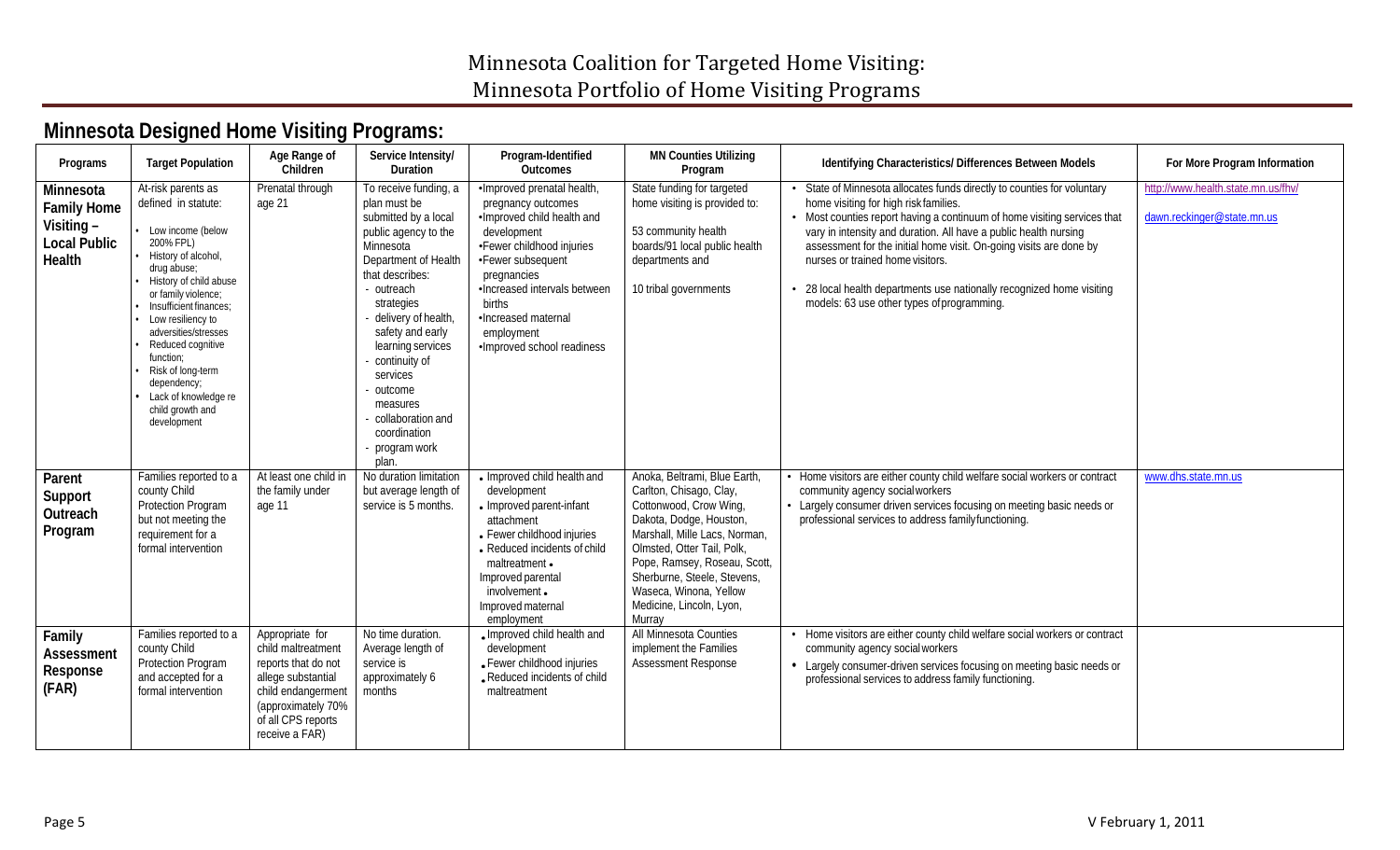## **Other Minnesota Programs Using Home Visiting as Component of Service Delivery:**

| Program                                                    | <b>Target Population</b>                      | Age Range<br>of Children | Service Intensity/ Duration                                                                                                                                                                                      | Program-Identified Outcomes                                                                                                                                                                                                                                                                                                                                                                                                                                                                                                                                                                                                                                                                                                                                 | <b>MN Counties Utilizing</b><br>Program | Identifying Characteristics/ Differences Between Models                                                                                                                                                                                                                                                                                                                                                                                                                                                                                                    | For More Program Information                                                                                                                              |
|------------------------------------------------------------|-----------------------------------------------|--------------------------|------------------------------------------------------------------------------------------------------------------------------------------------------------------------------------------------------------------|-------------------------------------------------------------------------------------------------------------------------------------------------------------------------------------------------------------------------------------------------------------------------------------------------------------------------------------------------------------------------------------------------------------------------------------------------------------------------------------------------------------------------------------------------------------------------------------------------------------------------------------------------------------------------------------------------------------------------------------------------------------|-----------------------------------------|------------------------------------------------------------------------------------------------------------------------------------------------------------------------------------------------------------------------------------------------------------------------------------------------------------------------------------------------------------------------------------------------------------------------------------------------------------------------------------------------------------------------------------------------------------|-----------------------------------------------------------------------------------------------------------------------------------------------------------|
| Early<br>Childhood<br>Family<br>Education<br>$(ECFE)^{**}$ | Parents and<br>children ages birth<br>to five | $0$ to 5                 | Varies based on need.<br>• May include classroom weekly<br>attendance<br>• Home or school visits<br>• Visits may be monthly or more<br>than once a week for families at<br>risk                                  | • Parent Education about the<br>physical, mental, and emotional<br>development of children<br>• Enhance skills of parents and<br>other relatives in providing for<br>their children's learning and<br>development<br>Structured learning activities for<br>children that promote children's<br>development and positive<br>interaction with peers, which are<br>held while parents or relatives<br>attend parent education classes<br>• Information on related community<br>resources<br>• Information, materials & activities<br>that support the safety of children,<br>including prevention of child<br>abuse and neglect<br>• Early literacy skills<br>• Reach isolated or at-risk families<br>• Referral to Early Intervention<br>Service as indicated | 349 programs statewide                  | Visits to new parents<br>Serving parents and children with specialneeds<br>Outreach, family and community events<br>Multiple home visits, WIC clinic visits, and child care provider visits<br>Increased time and/or service, for example, basic program series with<br>specialists in addition to early child and parent education<br>Link families with challenging life circumstances, a child with significant<br>behavior difficulties, parent with mental health issues to resources while<br>providing parenting and child development information. | http://education.state.mn.us/MDE/Learnin<br>g_Support/Early_Learning_Services/Early<br>Childhood_Programs/Early_Childhood_<br>Family_Education/index.html |
| Early<br>Childhood<br>Special<br>Education<br>$(ECSE)$ **  | Children with<br><b>Special Needs</b>         |                          | • Varies based on need.<br>• Weekly attendance available for<br>classroom participation<br>• Monthly or as needed for home<br>or school visits<br>• Visits may be more than once a<br>week for families at risk. |                                                                                                                                                                                                                                                                                                                                                                                                                                                                                                                                                                                                                                                                                                                                                             | 233 programs<br>Statewide               | Referral and Screening<br>Comprehensive Evaluation<br><b>IFSP/IEP development and Interagency Service Coordination</b><br>Home-based, school-based or community-based intervention<br>Interagency Planning                                                                                                                                                                                                                                                                                                                                                 |                                                                                                                                                           |